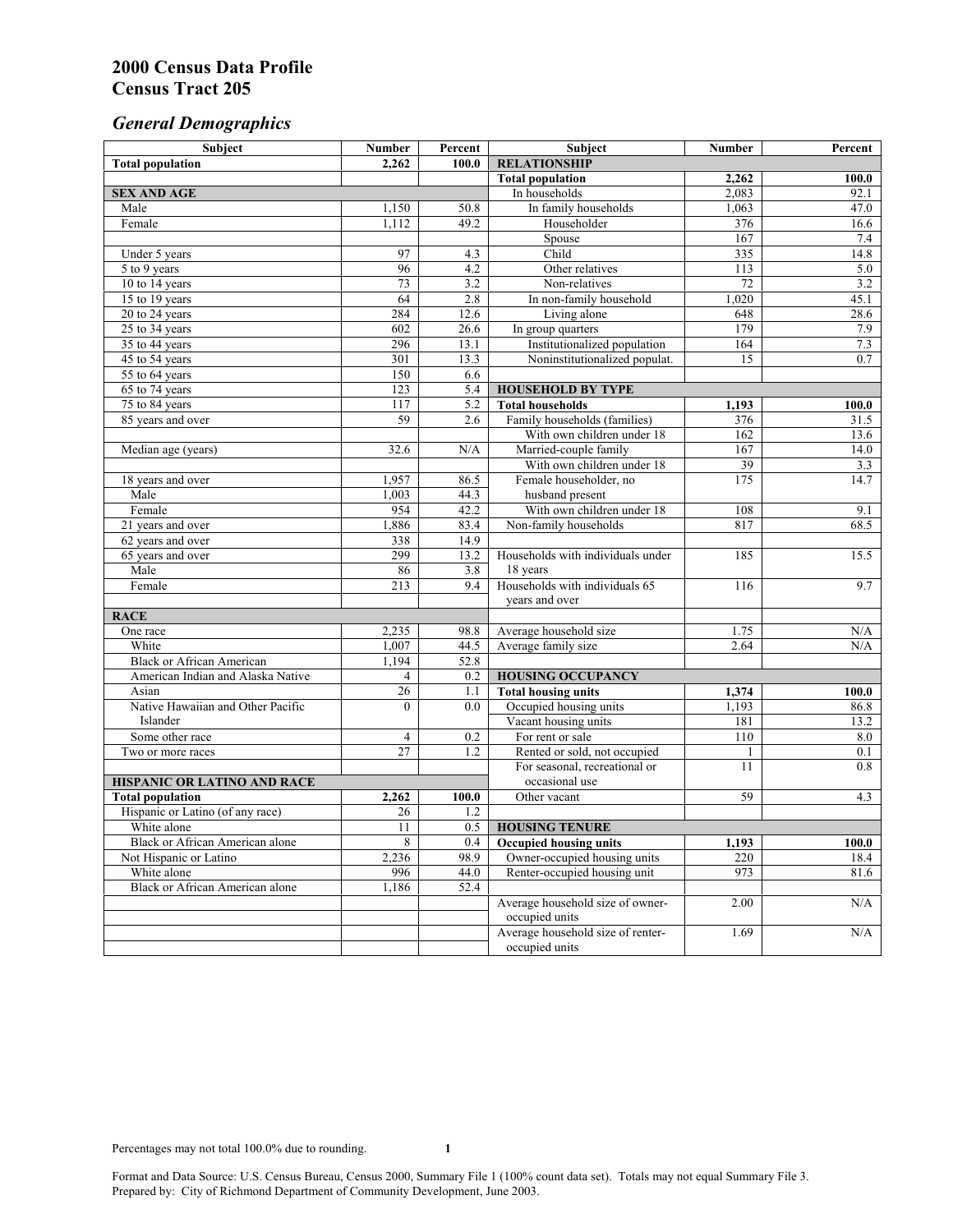### *Social Characteristics*

| <b>Subject</b>                              | <b>Number</b>            | Percent   | <b>Subject</b>                         | <b>Number</b>    | Percent |  |
|---------------------------------------------|--------------------------|-----------|----------------------------------------|------------------|---------|--|
| <b>SCHOOL ENROLLMENT</b>                    | <b>RESIDENCE IN 1995</b> |           |                                        |                  |         |  |
| Population 3 years and over enrolled in     | 519                      | 100.0     | Population 5 years and over            | 2,177            | 100.0   |  |
| school                                      |                          |           | Same house in 1995                     | 786              | 36.1    |  |
| Nursery school, preschool                   | 10                       | 1.9       | Different house in the U.S. in         | 1,356            | 62.3    |  |
| Kindergarten                                | 22                       | 4.2       | 1995                                   |                  |         |  |
| Elementary school (grades 1-8)              | 197                      | 38.0      | Same county                            | 641              | 29.4    |  |
| High school (grades 9-12)                   | 70                       | 13.5      | Different county                       | 715              | 32.8    |  |
| College or graduate school                  | 220                      | 42.4      | Same state                             | 416              | 19.1    |  |
|                                             |                          |           | Different state                        | 299              | 13.7    |  |
| EDUCATIONAL ATTAINMENT                      |                          |           | Elsewhere in 1995                      | 35               | 1.6     |  |
| Population 25 years and over                | 1,611                    | 100.0     |                                        |                  |         |  |
| Less than 9 <sup>th</sup> grade             | 139                      | 8.6       | NATIVITY AND PLACE OF BIRTH            |                  |         |  |
| $9th$ to $12th$ grade, no diploma           | 250                      | 15.5      | <b>Total population</b>                | 2,248            | 100.0   |  |
| High school graduate (includes equivalency) | 235                      | 14.6      | Native                                 | 2.178            | 96.9    |  |
| Some college, no degree                     | 203                      | 12.6      | Born in United States                  | 2,156            | 95.9    |  |
| Associate degree                            | 59                       | 3.7       | State of residence                     | 1,285            | 57.2    |  |
| Bachelor's degree                           | 381                      | 23.6      | Different state                        | 871              | 38.7    |  |
| Graduate or professional degree             | 344                      | 21.4      | Born outside United States             | 22               | 1.0     |  |
| Percent high school graduate or higher      | 75.9%                    | N/A       | Foreign born                           | 70               | 3.1     |  |
| Percent bachelor's degree or higher         | 45.0%                    | N/A       | Entered 1990 to March 2000             | 21               | 0.9     |  |
|                                             |                          |           | Naturalized citizen                    | 56               | 2.5     |  |
| <b>MARITAL STATUS</b>                       | Not a citizen            | 14        | 0.6                                    |                  |         |  |
| Population 15 years and over                | 1,947                    | 100.0     |                                        |                  |         |  |
| Never married                               | 1,072                    | 55.1      | <b>REGION OF BIRTH OF FOREIGN BORN</b> |                  |         |  |
| Now married, not including separated        | 458                      | 23.5      | Total (excluding born at sea)          | 70               | 100.0   |  |
| Separated                                   | 97                       | 5.0       | Europe                                 | 32               | 45.7    |  |
| Widowed                                     | 149                      | 7.7       | Asia                                   | 15               | 21.4    |  |
| Female                                      | 118                      | 6.1       | Africa                                 | $\overline{7}$   | 10.0    |  |
| Divorced                                    | 171                      | 8.8       | Oceania                                | $\Omega$         | 0.0     |  |
| Female                                      | 86                       | 4.4       | Latin America                          | $\theta$         | 0.0     |  |
|                                             |                          |           | Northern America                       | 16               | 22.9    |  |
| <b>GRANDPARENTS AS CAREGIVERS</b>           |                          |           |                                        |                  |         |  |
| Grandparent living in household with<br>41  |                          | 100.0     | <b>LANGUAGE SPOKEN AT HOME</b>         |                  |         |  |
| one or more own grandchildren under 18      |                          |           | Population 5 years and over            | 2,177            | 100.0   |  |
| years                                       |                          |           | English only                           | 2,060            | 94.6    |  |
| Grandparent responsible for grandchildren   | 21                       | 51.2      | Language other than English            | 117              | 5.4     |  |
|                                             |                          |           | Speak English less than                | 10               | 0.5     |  |
| <b>VETERAN STATUS</b>                       |                          |           | "very well"                            |                  |         |  |
| Civilian population 18 years and over       | 1,889                    | 100.0     | Spanish                                | 49               | 2.3     |  |
| Civilian veterans                           | 159                      | 12.6      | Speak English less than                | $\theta$         | 0.0     |  |
|                                             |                          |           | "very well"                            |                  |         |  |
| <b>DISABILITY STATUS OF THE CIVILIAN</b>    | Other Indo-European      | 60        | 2.8                                    |                  |         |  |
| NONINSTITUTIONALIZED POPULATION             | languages                |           |                                        |                  |         |  |
| Population 5 to 20 years                    | 335                      | 100.0     | Speak English less than                | 10               | 0.5     |  |
| With a disability                           | 47                       | 14.0      | "very well"                            |                  |         |  |
| Population 21 to 64 years                   | 1,557                    | 100.0     | Asian and Pacific Island               | 8                | 0.4     |  |
| With a disability                           | 352                      | 22.6      | languages                              |                  |         |  |
| Percent employed                            | 67.9%                    | N/A       | Speak English less than                | $\mathbf{0}$     | 0.0     |  |
| No disability                               | 1,205                    | 77.4      | "very well"                            |                  |         |  |
| Percent employed                            | 80.2%                    | $\rm N/A$ | Other Languages                        | $\boldsymbol{0}$ | $0.0\,$ |  |
| Population 65 years and over                | 117                      | 100.0     | Speak English less than                | $\overline{0}$   | 0.0     |  |
| With a disability                           | 80                       | 68.4      | "very well"                            |                  |         |  |

Format and Data Source: U.S. Bureau of the Census, Census 2000, Summary File 3 (sample data set). Totals may not equal Summary File 1 due to sampling.

Prepared by: City of Richmond Department of Community Development, June 2003.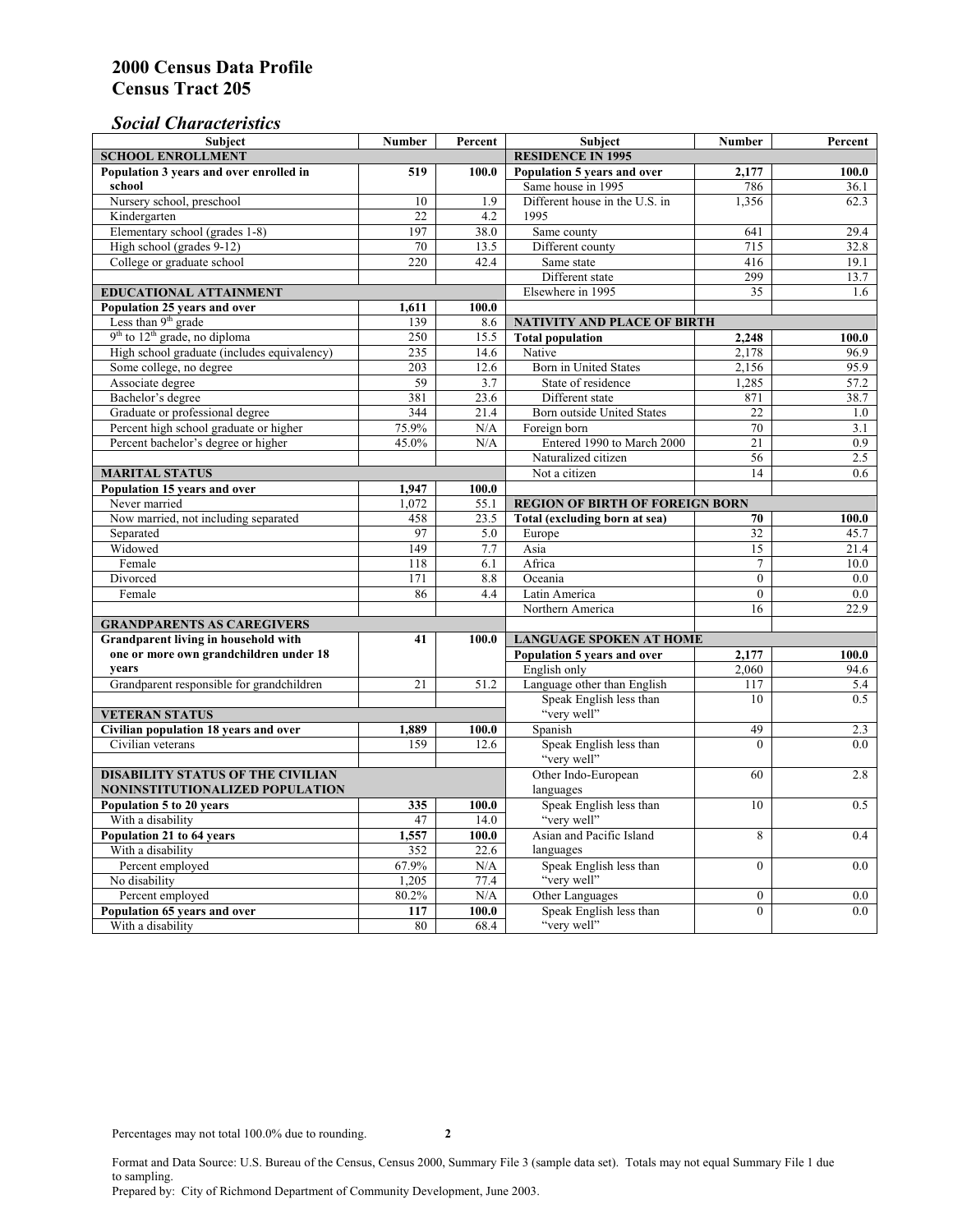### *Economic Characteristics*

| <b>Subject</b>                                            | Number           | Percent     | Subject                              | Number          | Percent          |
|-----------------------------------------------------------|------------------|-------------|--------------------------------------|-----------------|------------------|
| <b>EMPLOYMENT STATUS</b>                                  |                  |             | <b>INCOME IN 1999</b>                |                 |                  |
| Population 16 years and over                              | 1,942            | 100.0       | Households                           | 1,146           | 100.0            |
| In labor force                                            | 1,363            | 70.2        | Less than \$10,000                   | 217             | 18.9             |
| Civilian labor force                                      | 1,355            | 69.8        | \$10,000 to \$14,999                 | 108             | 9.4              |
| Employed                                                  | 1,276            | 65.7        | \$15,000 to \$24,999                 | 215             | 18.8             |
| Unemployed                                                | 79               | 4.1         | \$25,000 to \$34,999                 | 158             | 13.8             |
| Percent of civilian labor force                           | 5.8%             | N/A         | \$35,000 to \$49,999                 | 130             | 11.3             |
| Armed Forces                                              | 8                | 0.4         | \$50,000 to \$74,999                 | 147             | 12.8             |
| Not in labor force                                        | 579              | 29.8        | \$75,000 to \$99,999                 | 75              | 6.5              |
| Females 16 years and over                                 | 981              | 100.0       | \$100,000 to \$149,999               | 60              | 5.2              |
| In labor force                                            | 606              | 61.8        | \$150,000 to \$199,999               | $\overline{30}$ | 2.6              |
| Civilian labor force                                      | 606              | 61.8        | \$200,000 or more                    | 6               | 0.5              |
| Employed                                                  | 584              | 59.5        | Median household income (dollars)    | 26,500          | N/A              |
| Own children under 6 years                                | ${\bf 77}$       | 100.0       |                                      |                 |                  |
| All parents in family in labor force                      | 51               | 66.2        | With earnings                        | 1,001           | 87.3             |
|                                                           |                  |             | Mean earnings (dollars)              | 42,405          | N/A              |
| <b>COMMUTING TO WORK</b>                                  |                  |             | With Social Security income          | 122             | 10.6             |
| Workers 16 years and over                                 | 1,258            | 100.0       | Mean Social Security income          | 8,252           | N/A              |
| Car, truck, or van – drove alone                          | 961              | 76.4        | (dollars)                            |                 |                  |
| Car, truck, or van - carpooled                            | 146              | 11.6        | With Supplemental Security income    | 48              | 4.2              |
| Public transportation (including taxicab)                 | 71               | 5.6         | Mean Supplemental Security           | 5,898           | N/A              |
| Walked                                                    | 53               | 4.2         | income (dollars)                     |                 |                  |
| Other means                                               | 8                | $0.6\,$     | With public assistance income        | 62              | 5.4              |
| Worked at home                                            | 19               | 1.5         | Mean public assistance income        | 1,758           | N/A              |
| Mean travel time to work (minutes)                        | 19.4             | N/A         | (dollars)                            |                 |                  |
|                                                           |                  |             | With retirement income (dollars)     | 44              | 3.8              |
| Employed civilian population 16 years and over            | 1,276            | 100.0       | Mean retirement income (dollars)     | 12,189          | N/A              |
| <b>OCCUPATION</b>                                         |                  |             |                                      |                 |                  |
| Management, professional, and related occupations         | 589              | 46.2        | <b>Families</b>                      | 407             | 100.0            |
| Service occupations                                       | 248              | 19.4        | Less than \$10,000                   | 85              | 20.9             |
| Sales and office occupations                              | 293              | 23.0        | \$10,000 to \$14,999                 | 39              | 9.6              |
| Farming, fishing, and forestry occupations                | $\boldsymbol{0}$ | 0.0         | \$15,000 to \$24,999                 | 96              | 23.6             |
| Construction, extraction, and maintenance                 | 69               | 5.4         | \$25,000 to \$34,999                 | 24              | 5.9              |
| occupations                                               |                  |             | \$35,000 to \$49,999                 | $\overline{25}$ | 6.1              |
| Production, transportation, and material moving           | 77               | 6.0         | \$50,000 to \$74,999                 | 43              | 10.6             |
| occupations                                               |                  |             | \$75,000 to \$99,999                 | 58              | 14.3             |
|                                                           |                  |             | \$100,000 to \$149,999               | 23              | 5.7              |
| <b>INDUSTRY</b>                                           |                  |             | \$150,000 to \$199,999               | 14              | 3.4              |
| Agriculture, forestry, fishing and hunting, and           | $\boldsymbol{0}$ | 0.0         | \$200,000 or more                    | $\theta$        | $\overline{0.0}$ |
| mining                                                    |                  |             | Median family income (dollars)       | 22,135          | N/A              |
| Construction                                              | 78               | 6.1         |                                      |                 |                  |
| Manufacturing                                             | 60               | 4.7         | Per capita income (dollars)          | 21,515          | N/A              |
| Wholesale trade                                           | $\overline{29}$  | 2.3         | <b>Median earnings (dollars)</b>     |                 |                  |
| Retail trade                                              | 120              | 9.4         | Male full-time, year-round workers   | 35,673          | N/A              |
| Transportation and warehousing, and utilities             | 59               | 4.6         | Female full-time, year-round workers | 25,046          | N/A              |
| Information                                               | 44               | 3.4         |                                      | Number          | Percent          |
| Finance, insurance, real estate, and rental and           | 128              | 10.0        |                                      | below           | below            |
| leasing                                                   |                  |             |                                      | poverty         | poverty          |
| Professional, scientific, management,                     | 242              | 19.0        | Subject                              | level           | level            |
| administrative, and waste management services             |                  |             | <b>POVERTY STATUS IN 1999</b>        |                 |                  |
| Educational, health and social services                   | 301              | 23.6        | <b>Families</b>                      | 107             | 26.3             |
| Arts, entertainment, recreation, accommodation and        | 81               | 6.3         | With related children under 18 years | 97              | 42.9             |
| food services                                             |                  |             | With related children under 5 years  | 22              | 32.4             |
| Other services (except public administration)             | $20\,$           | 1.6         | Families with female householder, no | 91              | 42.5             |
| Public Administration                                     | 114              | 8.9         | husband present                      |                 |                  |
|                                                           |                  |             | With related children under 18 years | 86              | 53.8             |
| <b>CLASS OF WORKER</b>                                    |                  |             | With related children under 5 years  | 22              | 46.8             |
| Private wage and salary workers                           | 913              | 71.6        | Individuals                          | 547             | 26.4             |
| Government workers                                        |                  |             |                                      |                 |                  |
|                                                           | 306              | 24.0<br>4.5 | 18 years and over                    | 375<br>51       | 21.6             |
| Self-employed workers in own not incorporated<br>business | 57               |             | 65 years and over                    |                 | 43.6             |
|                                                           |                  |             | Related children under 18 years      | 166             | 50.5             |
| Unpaid family workers                                     | $\boldsymbol{0}$ | 0.0         | Related children 5 to 17 years       | 149             | 54.4             |
|                                                           |                  |             | Unrelated individuals 15 years and   | 218             | 22.4             |
|                                                           |                  |             | over                                 |                 |                  |

Percentages may not total 100.0% due to rounding. **3** 

Format and Data Source: U.S. Bureau of the Census, Census 2000, Summary File 3 (sample data set). Totals may not equal Summary File 1 due to sampling.

Prepared by: City of Richmond Department of Community Development, June 2003.